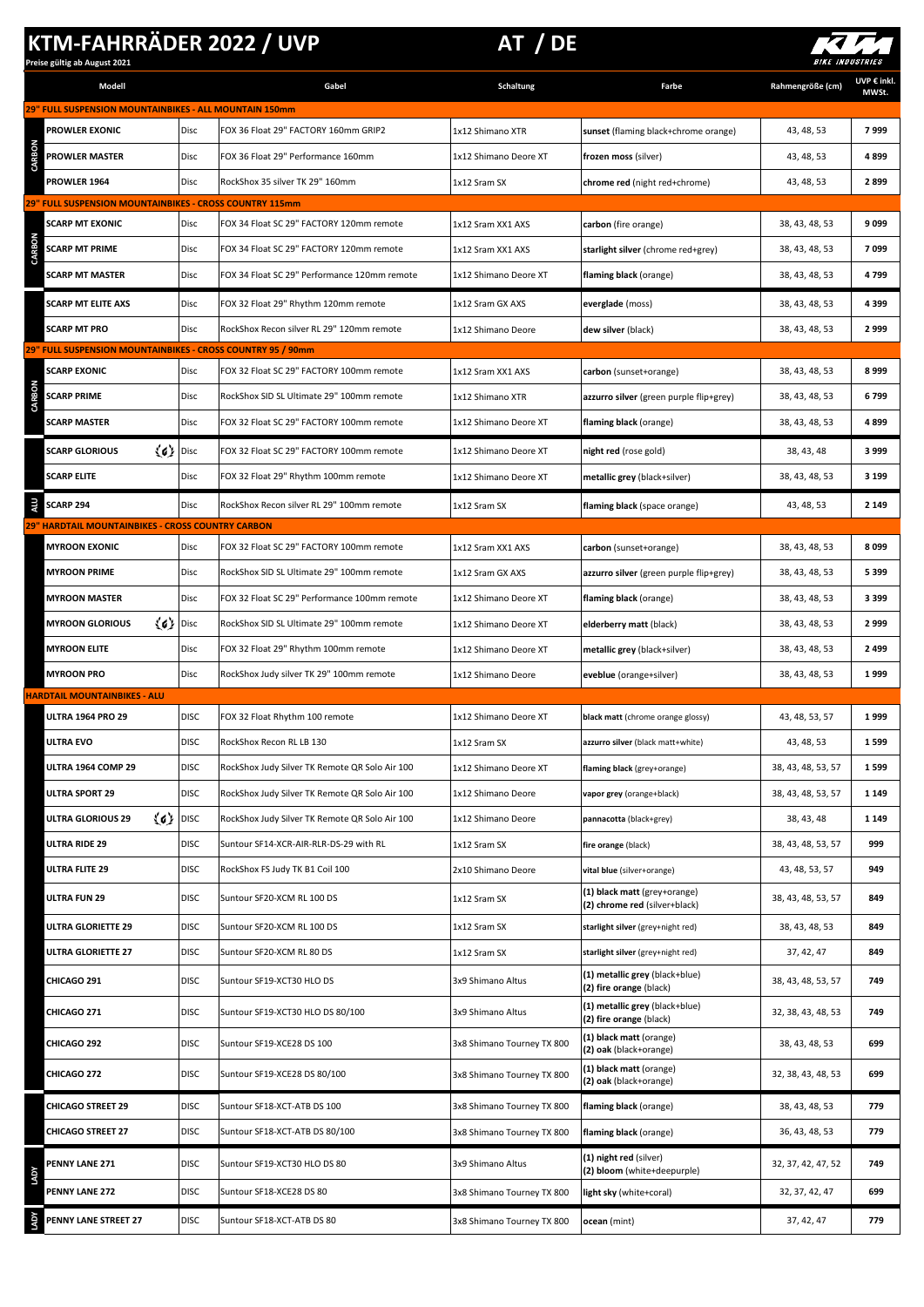## **KTM-FAHRRÄDER 2022 / UVP AT / DE**

**Preise gültig ab August 2021**



| Modell                       |             | Gabel                                               | Schaltung                 | Farbe                                                                                                                                                | Rahmengröße (cm)                                          | UVP € inkl.<br>MWSt. |
|------------------------------|-------------|-----------------------------------------------------|---------------------------|------------------------------------------------------------------------------------------------------------------------------------------------------|-----------------------------------------------------------|----------------------|
| <b>ROAD RACE LIGHT</b>       |             |                                                     |                           |                                                                                                                                                      |                                                           |                      |
| <b>REVELATOR ALTO EXONIC</b> | <b>DISC</b> | Revelator Alto NanoPremium Carbon F12               | 2x12 Shimano Dura Ace Di2 | carbon (sunset+orange)                                                                                                                               | 49, 52, 55, 57, 59                                        | 8799                 |
| <b>REVELATOR ALTO MASTER</b> | <b>DISC</b> | Revelator Alto Performance Carbon F12               | 2x12 Shimano Ultegra Di2  | (1) chrome red (white)<br>(2) green purple flip (silver)<br>(3) metallic white (black)<br>(4) carbon matt (glaz+white glossy)<br>(5) carbon (orange) | 49, 52, 55, 57, 59                                        | 4999                 |
| REVELATOR ALTO ELITE AXS     | <b>DISC</b> | Revelator Alto Performance Carbon F12               | 2x12 Sram Rival eTap AXS  | (1) chrome red (white)<br>(2) green purple flip (silver)<br>(3) metallic white (black)<br>(4) carbon matt (glaz+white glossy)<br>(5) carbon (orange) | 49, 52, 55, 57, 59                                        | 3849                 |
| <b>REVELATOR ALTO ELITE</b>  | <b>DISC</b> | Revelator Alto Performance Carbon F12               | 2x11 Shimano Ultegra      | (1) chrome red (white)<br>(2) green purple flip (silver)<br>(3) metallic white (black)<br>(4) carbon matt (glaz+white glossy)<br>(5) carbon (orange) | 49, 52, 55, 57, 59                                        | 3099                 |
| <b>REVELATOR ALTO PRO</b>    | <b>DISC</b> | Revelator Alto Perf. Carbon / alloy-shaft F12       | 2x11 Shimano 105          | flaming black (orange)                                                                                                                               | 49, 52, 55, 57, 59                                        | 2 3 9 9              |
| <b>GRAVEL</b>                |             |                                                     |                           |                                                                                                                                                      |                                                           |                      |
| <b>X-STRADA PRIME</b>        | <b>DISC</b> | RockShox Rudy Ultimate XPLR 40mm                    | 1x12 Sram Rival eTap AXS  | metallic white (grey+kwiqsand)                                                                                                                       | 49, 52, 55, 57, 59                                        | 4099                 |
| X-STRADA MASTER              | <b>DISC</b> | X-Strada Gravel Perf. Carbon w/mountings F14        | 1x12 Sram Rival eTap AXS  | flaming black (orange)                                                                                                                               | 49, 52, 55, 57, 59                                        | 3899                 |
| X-STRADA ELITE               | <b>DISC</b> | X-Strada Gravel Perf. Carbon w/mountings F14        | 2x11 Shimano GRX          | night red (chrome red)                                                                                                                               | 49, 52, 55, 57, 59                                        | 3099                 |
| X-STRADA 10                  | <b>DISC</b> | X-Strada Gravel Perf. Carbon w/mountings F14        | 2x11 Shimano GRX          | moss grey (black+orange)                                                                                                                             | 49, 52, 55, 57, 59                                        | 2 3 9 9              |
| X-STRADA 20                  | <b>DISC</b> | X-Strada Gravel Perf. Carbon w/mountings F14        | 2x10 Shimano GRX          | ultimate grey (yellow+black)                                                                                                                         | 49, 52, 55, 57, 59                                        | 1899                 |
| ALL.<br>X-STRADA LFC         | <b>DISC</b> | X-Strada Gravel Perf. Carbon w/mountings F14        | 2x10 Shimano GRX          | metallic vapor (black+silver+orange)                                                                                                                 | 49, 52, 55, 57, 59                                        | 2099                 |
| X-STRADA 10 FIT              | <b>DISC</b> | X-Strada Gravel Perf. Carbon w/mountings F14        | 2x11 Shimano GRX          | moss grey (black+orange)                                                                                                                             | 49, 52, 55, 57, 59                                        | 1949                 |
| X-STRADA 20 FIT              | <b>DISC</b> | X-Strada Gravel Perf. Carbon w/mountings F14        | 2x10 Shimano GRX          | ultimate grey (yellow+black)                                                                                                                         | 49, 52, 55, 57, 59                                        | 1599                 |
| X-STRADA 30                  | <b>DISC</b> | Rigid alloy                                         | 1x11 Sram Rival           | flaming black (orange)                                                                                                                               | 49, 52, 55, 57, 59                                        | 1 2 9 9              |
| X-STRADA 30 FIT              | <b>DISC</b> | Rigid alloy                                         | 1x11 Sram Rival           | flaming black (orange)                                                                                                                               | 49, 52, 55, 57, 59                                        | 1 1 9 9              |
| <b>OFFROAD TREKKING</b>      |             |                                                     |                           |                                                                                                                                                      |                                                           |                      |
| <b>X-LIFE RACE</b>           | <b>DISC</b> | Suntour SF17 NCX E RL Air 63                        | 3x10 Shimano Deore XT     | moss grey (black+orange)                                                                                                                             | H 46, 51, 56, 60<br>D 46, 51                              | 1899                 |
| X-LIFE 1964 CROSS            | <b>DISC</b> | Suntour SF17 NCX E LO DS Air 63                     | 3x10 Shimano Deore XT     | black matt (chrome orange+chrome)                                                                                                                    | H 46, 51, 56, 60<br>D 46, 51                              | 1399                 |
| <b>X-LIFE ACTION</b>         | <b>DISC</b> | Suntour SF17-NCX-D COIL LO real tapered (1 1/8-1.5) | 3x10 Shimano Deore        | flaming black (silver matt+orange matt)                                                                                                              | H 46, 51, 56, 60, 63<br>D 43, 46, 51, 56                  | 1 1 4 9              |
| X-LIFE ACTION STREET         | <b>DISC</b> | Rigid alloy                                         | 3x10 Shimano Deore        | oak (black matt+orange glossy)                                                                                                                       | H 46, 51, 56, 60, 63<br>D 43, 46, 51, 56                  | 1 2 4 9              |
| <b>X-LIFE CROSS</b>          | <b>DISC</b> | Suntour SF20-NEX HLO DS 63                          | 1x12 Sram SX              | chrome red (black+silver)                                                                                                                            | H 46, 51, 56, 60<br>D 43, 46, 51                          | 949                  |
| <b>X-LIFE ROAD</b>           | <b>DISC</b> | Suntour SF20-NEX HLO DS 63                          | 3x9 Shimano Alivio        | vital blue (silver+blue)                                                                                                                             | H 46, 51, 56, 60<br>D 43, 46, 51                          | 799                  |
| <b>X-LIFE TRACK</b>          | <b>DISC</b> | 28" SF20-NEX HLO DS 63, ST D:28.6-300mm w/o TH      | 3x9 Shimano Acera         | (1) black (orange+silver)<br>(2) vintage rose (deepurple+black)                                                                                      | H 46, 51, 56, 60<br>D 43, 46, 51, 56                      | 749                  |
| X-LIFE TRACK STREET          | <b>DISC</b> | Suntour SF20-NEX HLO DS 63                          | 3x8 Shimano Acera         | azzurro silver (dark grey+grey)                                                                                                                      | H 46, 51, 56, 60<br>D 43, 46, 51, 56                      | 849                  |
| <b>ONROAD TREKKING</b>       |             |                                                     |                           |                                                                                                                                                      |                                                           |                      |
| LIFE STYLE                   | <b>DISC</b> | Suntour SF18K-NCX-E-AIR LO DS 63                    | 3x10 Shimano Deore XT     | oak satin (dark chrome)                                                                                                                              | H 46, 51, 56, 60<br>D 46, 51, 56                          | 1999                 |
| <b>LIFE TOUR</b>             | <b>DISC</b> | Suntour SF18K-NCX-E-AIR LO DS 63                    | 1x11 Shimano Alfine       | metallic grey (black matt)                                                                                                                           | H 51, 56, 60<br>D 46, 51, 56                              | 1949                 |
| <b>LIFE 1964</b>             | <b>DISC</b> | Suntour SF18K-NCX-E-AIR LO DS 63                    | 3x10 Shimano Deore XT     | black matt (chrome orange)                                                                                                                           | H 46, 51, 56, 60, 63<br>D 46, 51, 56<br>US 43, 46, 51, 56 | 1599                 |
| LIFE EIGHT                   | <b>DISC</b> | Suntour SF18K-NCX-E-AIR LO DS 63                    | 1x8 Shimano Nexus         | flaming black (chrome red)                                                                                                                           | H 51, 56, 60, 63<br>D 46, 51, 56<br>E 46, 51, 56          | 1499                 |
| <b>LIFE FORCE</b>            | <b>DISC</b> | Suntour SF20-NEX HLO DS 63                          | 1x12 Sram SX              | chrome red (black)                                                                                                                                   | H 46, 51, 56, 60<br>D 46, 51, 56                          | 1 1 9 9              |
| LIFE LITE                    | <b>DISC</b> | Rigid alloy                                         | 1x12 Sram SX              | azzurro silver (dark grey)                                                                                                                           | H 46, 51, 56, 60<br>D 46, 51, 56                          | 1 1 9 9              |
| LIFE CONQUEST                | <b>DISC</b> | Suntour SF17-NCX-D-AIR LO DS 63                     | 3x10 Shimano Deore        | moss grey satin (black)                                                                                                                              | H 46, 51, 56, 60<br>D 46, 51, 56<br>E 43, 46, 51, 56      | 1 2 9 9              |